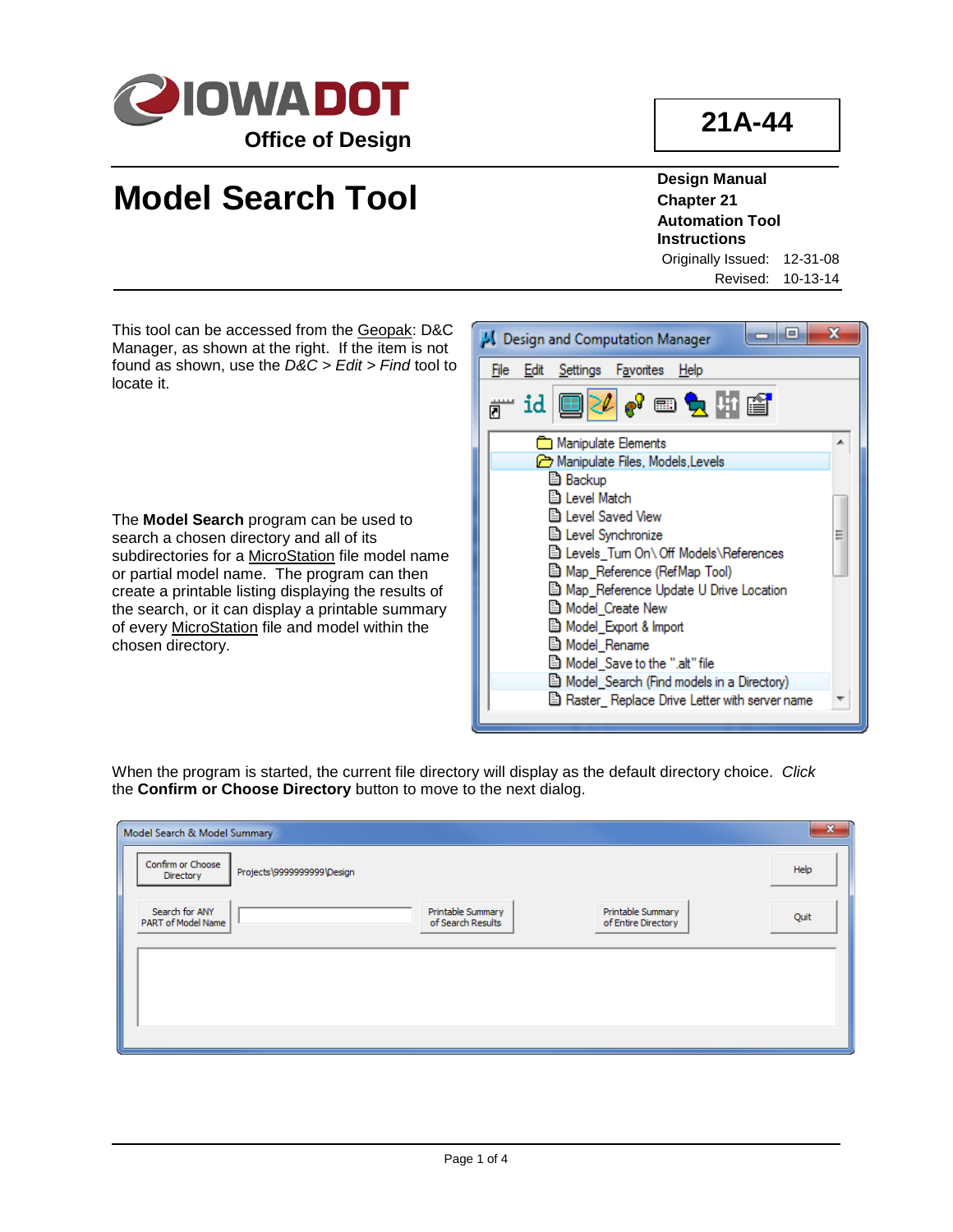The **Browse for Folder** dialog with then display with the current directory selected (highlighted) as shown below. *Click* the **OK** button or browse to the directory to be searched or summarized, then *click* **OK**.

| $\overline{\mathbf{x}}$<br>Select a folder:                                                                                                                                                                                                                                                                                                                                                                                                                                                                                                                                                              |
|----------------------------------------------------------------------------------------------------------------------------------------------------------------------------------------------------------------------------------------------------------------------------------------------------------------------------------------------------------------------------------------------------------------------------------------------------------------------------------------------------------------------------------------------------------------------------------------------------------|
| Select                                                                                                                                                                                                                                                                                                                                                                                                                                                                                                                                                                                                   |
| Folders                                                                                                                                                                                                                                                                                                                                                                                                                                                                                                                                                                                                  |
| Design<br>∸<br>(028) Grade and Pave<br>(035) Grading<br>÷<br>(036) Grade and Pave<br>Ŧ<br>(037) Grade and Pave<br>Ŧ<br>(042) Grade and Replace Seg02<br>Ŧ<br>(043) Grade and Pave Seg02 3<br>Œ<br>(044) Grade and Pave Seg02<br>Œŀ<br>(051) Sanitary Sewer Seg02<br>田<br>(151) Grade and Pave Seg01<br>Ŧ<br>(175) Bridge Replacement Seg01<br>œŀ<br>(196) Bridge Bacon Cr Seg 02<br>田…<br>(219) Grade and Pave Seg01<br>$\mathbf{F}$<br>(221) Grading Seg01<br>÷<br>(222) Grade and Pave Seg01<br>田…<br>(223) Grade and Pave Seg01<br>田…<br>m<br>pw:\\projectwise.dot.int.lan:PWMain\Documents\Projects\ |
| OK<br>Cancel                                                                                                                                                                                                                                                                                                                                                                                                                                                                                                                                                                                             |

After the directory has been selected, the program options will be revealed, as shown below.

| Model Search & Model Summary                                                                                               | $\mathbf{x}$ |
|----------------------------------------------------------------------------------------------------------------------------|--------------|
| <b>Confirm or Choose</b><br>Projects\9702901003\Design\(028)_Grade_and_Pave<br><b>Directory</b>                            | Help         |
| Search for ANY<br>Printable Summary<br>Printable Summary<br>of Search Results<br>PART of Model Name<br>of Entire Directory | Quit         |
|                                                                                                                            |              |
|                                                                                                                            |              |
|                                                                                                                            |              |

To search the selected directory for a specific model name or partial model name, enter the information in the text entry field, as shown at the right, with the "**Align**" entry. Any portion of the model name may be entered as search criteria.

| Model Search & Model Summary                |                       |
|---------------------------------------------|-----------------------|
| Confirm or Choose<br><b>Directory</b>       | Projects\9702901003\D |
| Search for ANY<br><b>PART of Model Name</b> | Align                 |
|                                             |                       |
|                                             |                       |
|                                             |                       |

When the data entry is complete, *click* the **Search for ANY PART of Model Name** button. While the program is searching for the requested data, the Please wait..... dialog should appear, as shown below.

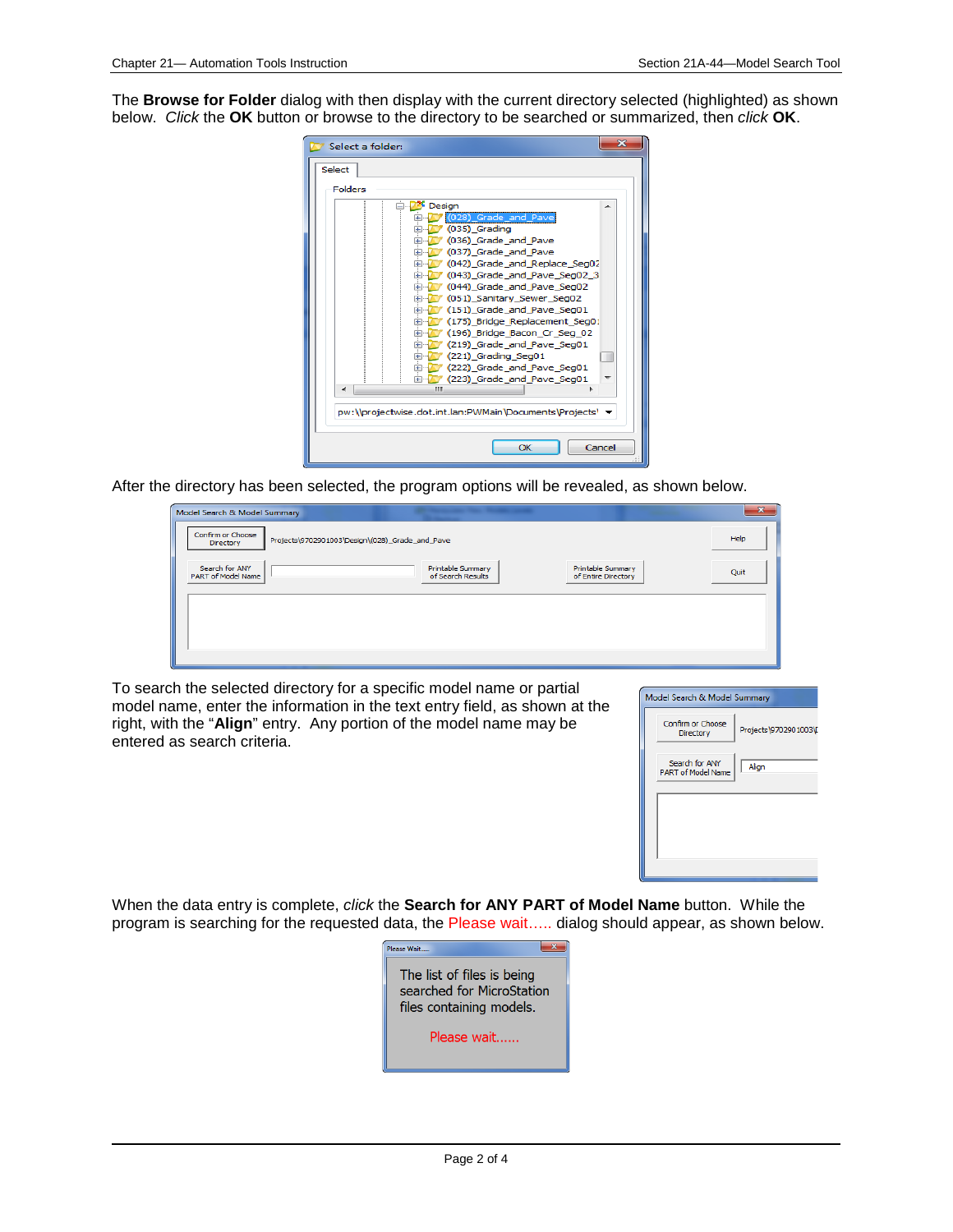When the search is complete, the results will be displayed, as shown in the list box below.

| Model Search & Model Summary                |                                                             |                                        |                                          | $\mathbf{x}$ |
|---------------------------------------------|-------------------------------------------------------------|----------------------------------------|------------------------------------------|--------------|
| Confirm or Choose<br>Directory              | Highway\Design\AutomationSection\Personnel\CurtisRichardson |                                        |                                          | Help         |
| Search for ANY<br><b>PART of Model Name</b> | 2901003\Design\(221)_Grading_Seg01\                         | Printable Summary<br>of Search Results | Printable Summary<br>of Entire Directory | Quit         |
|                                             |                                                             |                                        |                                          |              |
|                                             |                                                             |                                        |                                          |              |
|                                             |                                                             |                                        |                                          |              |

A *double-click* on any entry in the list box, shown above, will automatically open that file and model.

**Note:** Opening a file in the method described above does not add the file name to the "file open history" list.

If a printed copy of this model list is desired, *click* the **Printable Summary of Search Results** button to produce a printable listing, as shown below.



If a printable listing is desired of all MicroStation files and models contained within the selected directory, *click* the **Printable Summary of Entire Directory** button. This will include all subsequent subdirectories, files, and models. The listing produced will resemble the list shown below, but may possibly be much larger.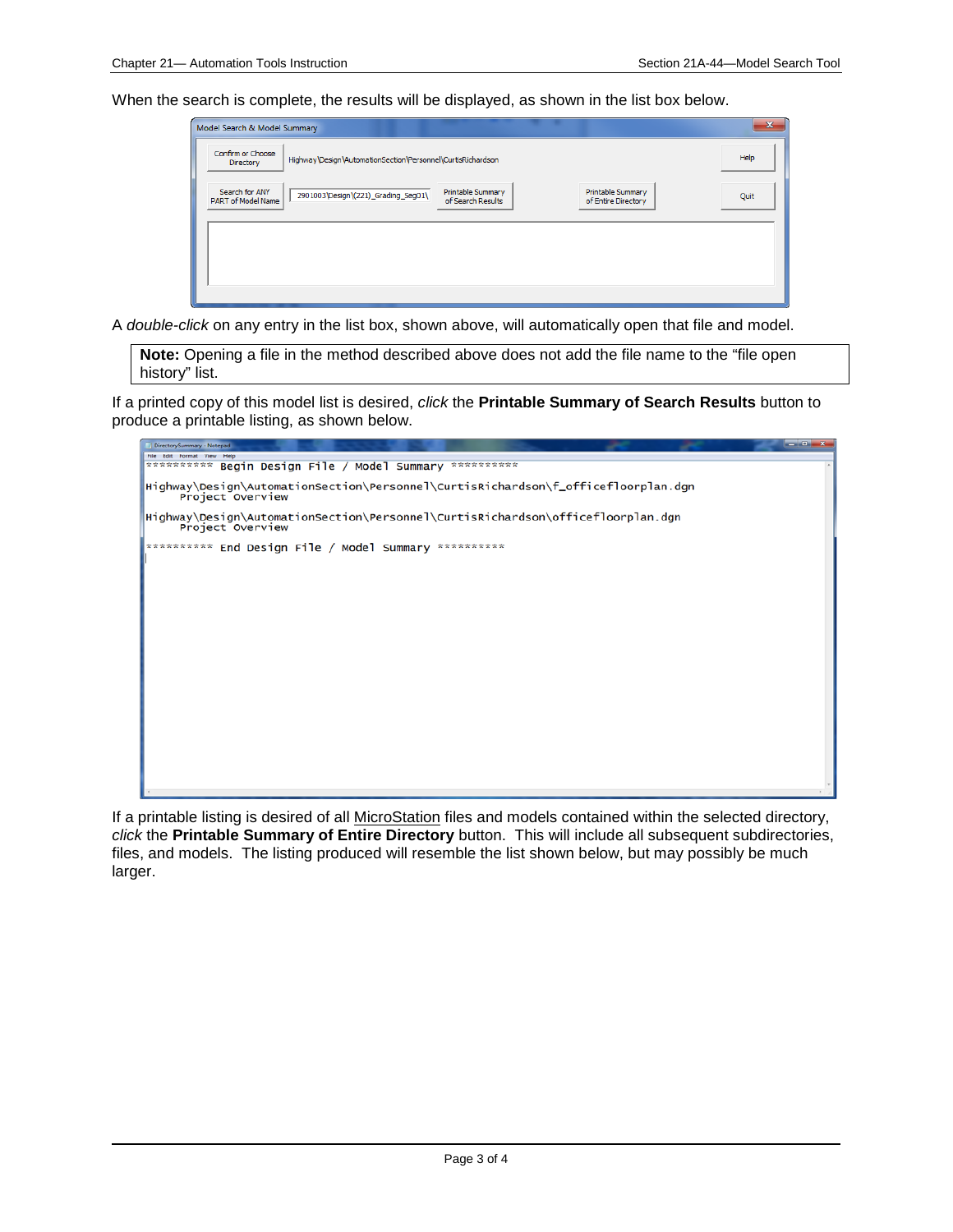| $  x$<br>DirectorySummary - Notepad                                                                                                                                                                                                                                                                                                                                      |
|--------------------------------------------------------------------------------------------------------------------------------------------------------------------------------------------------------------------------------------------------------------------------------------------------------------------------------------------------------------------------|
| File Edit Format View Help                                                                                                                                                                                                                                                                                                                                               |
| *********** Begin Design File / Model Summary ***********                                                                                                                                                                                                                                                                                                                |
| Highway\Design\AutomationSection\Geopak_SS3_Testing_Environment\Soils\67141053SS3.sol<br>Project Overview<br>Project Overview-3D                                                                                                                                                                                                                                         |
| Highway\Design\AutomationSection\Geopak_SS3_Testing_Environment\Design\52080235cM_2DLinework.dsn<br>Project Overview                                                                                                                                                                                                                                                     |
| Highway\Design\AutomationSection\Geopak_SS3_Testing_Environment\Design\67141053.dsn<br>Project Overview<br>County Project Number<br>Road_Design_Line_Work<br>SUR 0100 141<br>ML 0050 141 ALT1<br>SUR_0050_TXT_0050<br>STG_0050_Stage1<br>SR_0050_BorrowEntrance<br>STG_0050_Stage2<br>STG_0050_Stage_2b_Paint<br>QTY_0050_Quantities<br>SR_0050_130ST<br>SR 0050 Culvert |
| Highway\Design\AutomationSection\Geopak_SS3_Testing_Environment\Design\67141053SS3.dsn<br>Project Overview<br>Project Overview-3D                                                                                                                                                                                                                                        |
| Highway\Design\AutomationSection\Geopak_SS3_Testing_Environment\Design\67141053dtm.dsn<br>Project Overview<br>DTM_0100_ExGrnd                                                                                                                                                                                                                                            |
|                                                                                                                                                                                                                                                                                                                                                                          |

**Note:** The program will only analyze and list MicroStation V7 and V8 files, and it ignores DWG, DXF, and all other file types. MicroStation V7 files contain no models and therefore will not be displayed in the "model name" search listing. However, V7 files will display as part of a Printable Summary of Entire Directory listing.